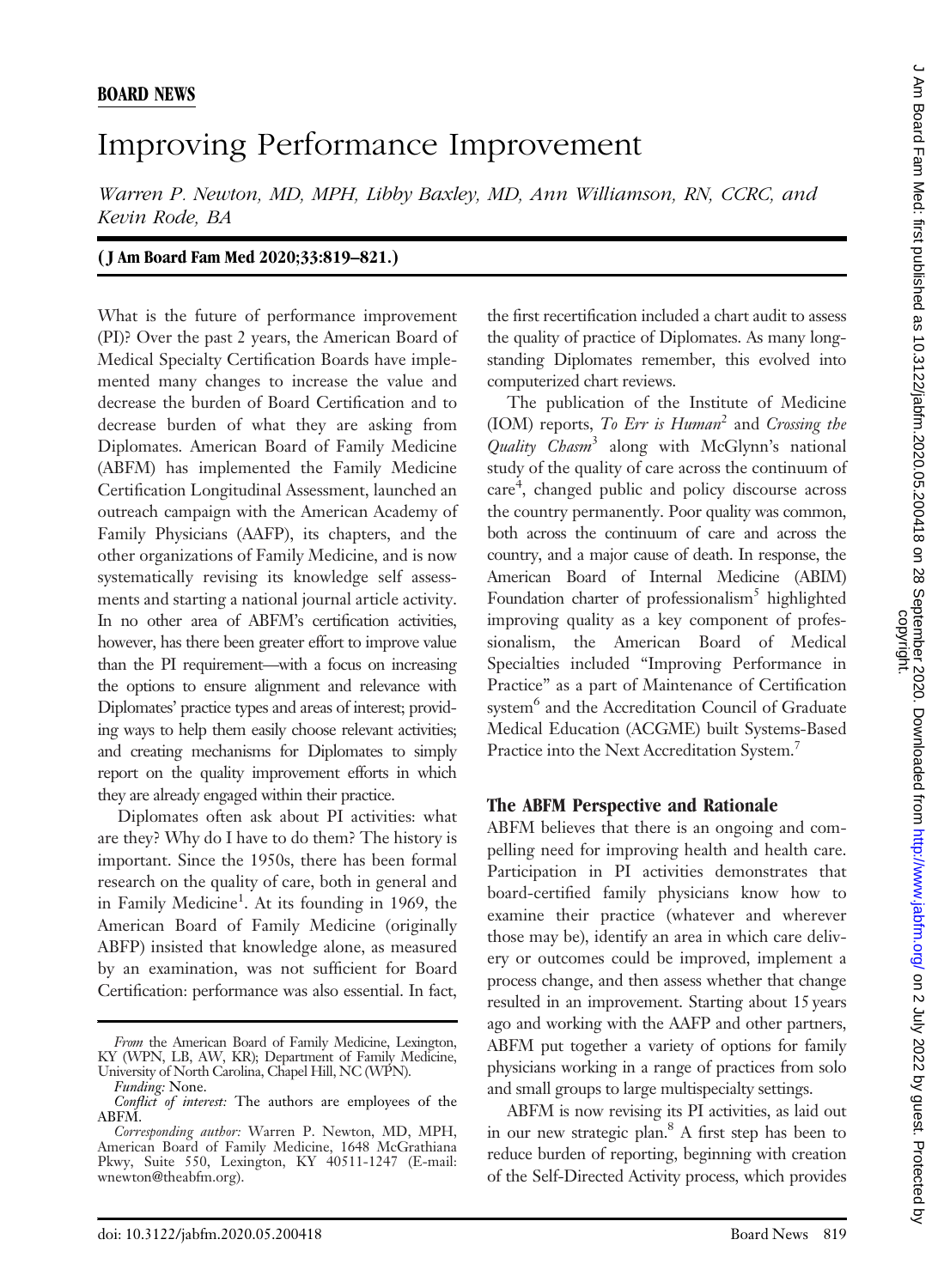a simple submission process for Diplomates to report on what they are already doing in practice. Those in large groups, Accountable Care Organizations (ACOs), clinically integrated networks, and other organizationally sponsored quality improvement initiatives can do the same through another new pathway: the Organizational PI Activity. We also greatly simplified the administrative process and shortened the turnaround time on approving these activities from 36 days to 1 to 5 days. Alternatively, participants in our PRIME registry<sup>9</sup> benefit from automatic extraction of the data from their Electronic Health Records (EHR), greatly facilitating quality improvement. To support the integration of PI into education, additional focused and flexible PI options are now available for residents and faculty as well as community preceptors.

ABFM has also begun adding new activities to better fit the varied scope of practicing family physicians. In response to Diplomate feedback, we have added a number of new PI activity modules on broader topics over the last year, such as Emergency Department/ Urgent Care; Efficiency and Cost Reduction; Hospice and Palliative Medicine; Sports Medicine; Hospital Medicine; and more—in an effort to ensure that family physicians of all practice types have something relevant. While adding many new options is appropriate given the diversity of family medicine, it also creates potential for decision paralysis—something we heard often from Diplomates. In response to that, last summer ABFM implemented the PI Locator in the Physician Portfolio. Much like Amazon shopping preferences, the PI locator asks each Diplomate a few simple questions about their practice and clinical interests and scans the catalog of options to present them with a smaller, focused list of options that would be best suited to their needs and preferences. Finally, how these activities are delivered was revamped into a new platform that has proved to provide a much better user experience for those selecting ABFMdeveloped modules. Approximately 30,000 family physicians submit PI activities every year and evaluations report overall satisfaction and improvement in practice. 88% feel that the activities are extremely or very relevant to their practice, and 85% stated that they will change their care of patients as the result of completing the PI activity.

More recently, ABFM has focused on creating new activity options to address critical and emerging events in our world: the COVID-19 pandemic and the sequelae of the murder of George Floyd,

which refocused our attention to the serious efforts needed to address health inequities. Modeled after the Self-Directed PI activity, 2 new PI activity options allow for reporting on what family physicians have done to respond to the changes needed in practice as a result of the pandemic and the changes that many Diplomates expressed wishing to do to improve health equity in their practices or communities. Over 2000 physicians completed the COVID PI activity from April to June, making it one of our most popular activities. In June, the AAFP added Continuing Medical Education (CME) credit to this effort, recognizing the learning that family physicians are doing in response to the pandemic. The health equity module was launched as this editorial was being written. Both are available on our Web site: [www.theabfm.org/continue-certi](http://www.theabfm.org/continue-certification/performance-improvement)fication/ [performance-improvement](http://www.theabfm.org/continue-certification/performance-improvement).

Another key part of our strategy is promoting education about quality/PI, working residencies and with the AAFP and other partners. Since 2008, all Family Medicine residents have been trained in some way in quality improvement. This means that approximately 40% of practicing family physicians have had some initial formal training in Quality Improvement (QI). Quality improvement has been incorporated into 2 large regional collaboratives $10-14$  and the Association of Family Medicine Residency Directors Residency Performance Index (AFMRD RPI) initiative.<sup>15</sup> We are hopeful that this QI training in residency will be imprinted on residents over their future careers. Importantly, however, approximately 60% of family physicians have not had residency training in QI. The AAFP and other partners are playing an important role in supporting further training for family physicians.

Finally, ABFM has made a major commitment to changing the ways in which family medicine is measured. As recommended by the Institute of Medicine in  $2015$ ,<sup>16</sup> quality measures need to be fewer and more impactful: a partial count reveals a Tower of Babel, with thousands of measures mandated or encouraged by many different stakeholders! For family physicians and other primary care providers, disease-specific measures often do not capture the core of what we do. We therefore have begun to identify, test, and disseminate new quality measures—measures that capture the core functions of primary care that drive population health—continuity, comprehensiveness, patient reported outcomes and value of care.<sup>17</sup>